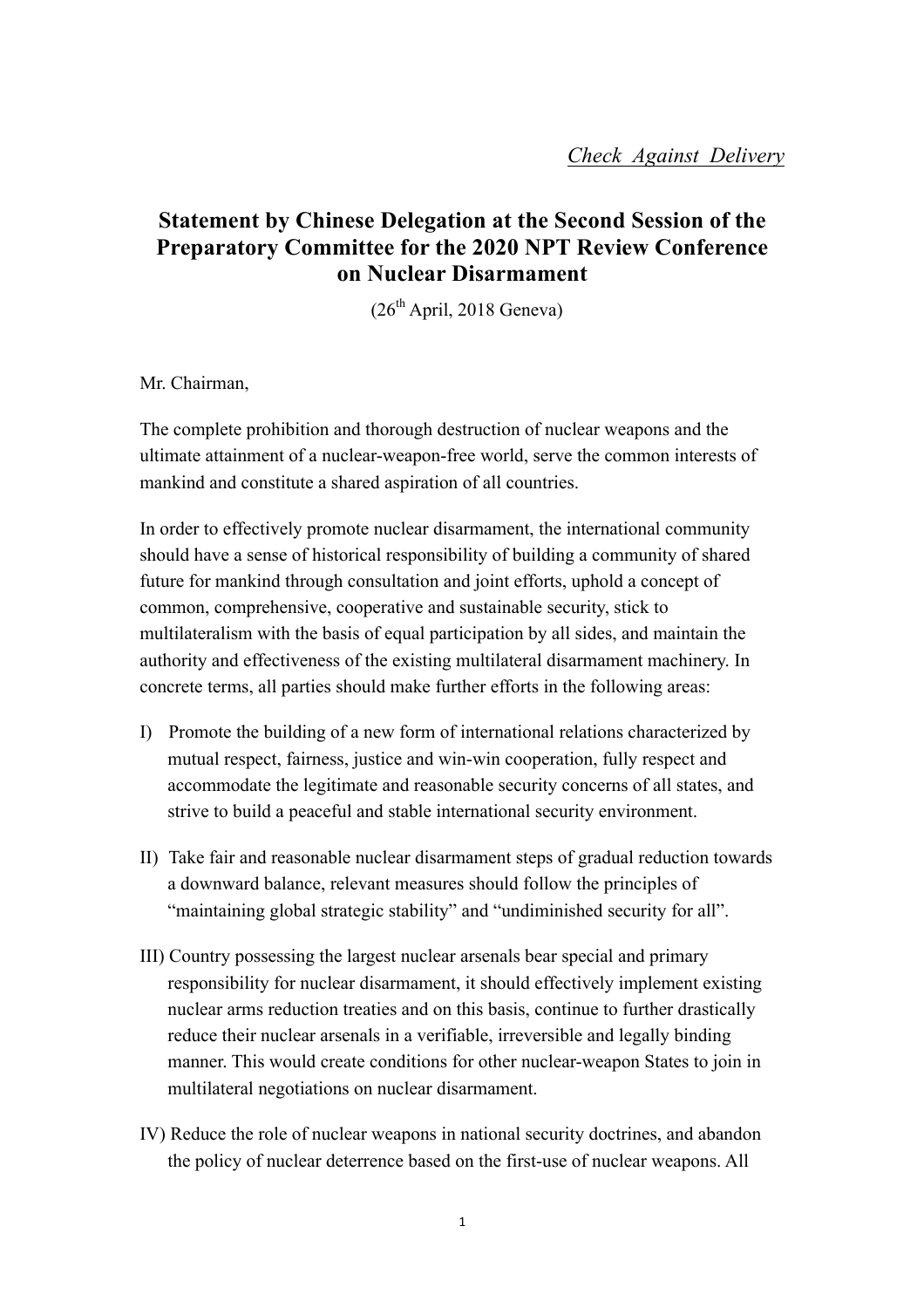nuclear-weapon States should commit to no-first-use of nuclear weapons unconditionally, and conclude international legal instruments in this regard. The historic process of banning biological and chemical weapons shows that "no-first-use" is the most practical, feasible and most valuable means of nuclear disarmament at present.

- V) All nuclear-weapon-states should commit themselves to the effective implementation of Article 6 of the NPT, and openly declare that they have no intention to seek permanent possession of nuclear weapons. Relevant nuclear-weapon States should put an end to the policy and practice of nuclear umbrella and nuclear sharing, and withdraw all nuclear weapons that are deployed in other countries.
- VI) Strengthen preventive diplomacy and appropriately address impact on global strategic balance and stability posed by technological advances in fields such as outer space, cyber space, AI (artificial intelligence) etc., in order to create a conducive international environment for the nuclear disarmament process.

## Mr. Chairman,

Certain country clings to the cold war mentality, hypes up threats from other countries as a pretext of building up its own nuclear capability. It seeks to strengthen the role of nuclear weapons in national security doctrine, to expand the scope of nuclear deterrence, and to lower the threshold for the use of nuclear weapons. Such policy adjustments will bring serious negative impact to global strategic balance and the international security environment, and will also significantly increase the risk of nuclear arms race and the potential danger of a nuclear war. These irresponsible moves constitute not only an avoidance of its own nuclear disarmament obligation, but also a mockery of international nuclear disarmament efforts. Ultimately it will hurt itself by its own doing.

Over the years, China has actively supported international efforts in nuclear disarmament, earnestly fulfilling its obligations and significantly contribute to promoting nuclear disarmament through concrete actions.

- China remains committed to the path of peaceful development, adhering to a nuclear strategy of self-defense, and upholding an open, transparent and responsible nuclear policy.
- China has never deployed any nuclear weapons abroad, nor participated in nuclear arms race of any kind. Our nuclear force is always kept at the minimal level required by national security.